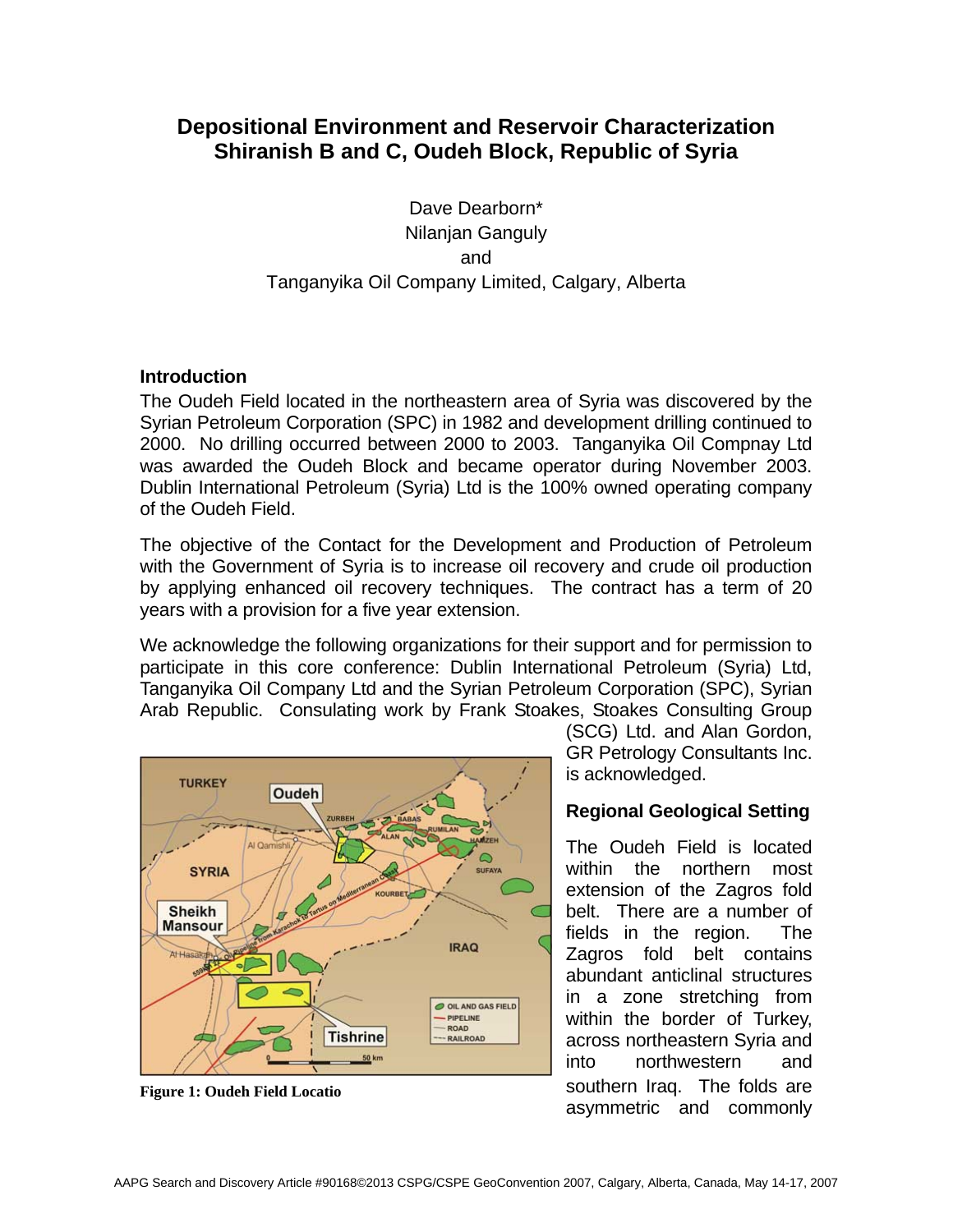en-echelon with the south-western limbs vertical or overturned. The fold belt developed from late Eocene onwards as a result of the collision of the Arabian and Iranian plates creating a broad NW-SE oriented belt of prominent fold structures. These structures contain reservoir sequences deposited on the stable shelf area of the Arabian Shield.

## **Stratigraphy**

The Oudeh Field contains three reservoirs. The Jurassic Butmah formation, the Triassic Kurachine formation and the upper Cretaceous (Maastrichtian) Shiranish formation.

The Butmah and Kurachine (K Dolomite) formations are dolomitic limestone with thin beds of anhydrite and contain gas and oil.



The focus of this core display is the Shiranish formation. Within the Oudeh field the Shiranish is informally divided into there members, Shiranish A, B and C. The primary reservoir is limestone of the Shrianish B.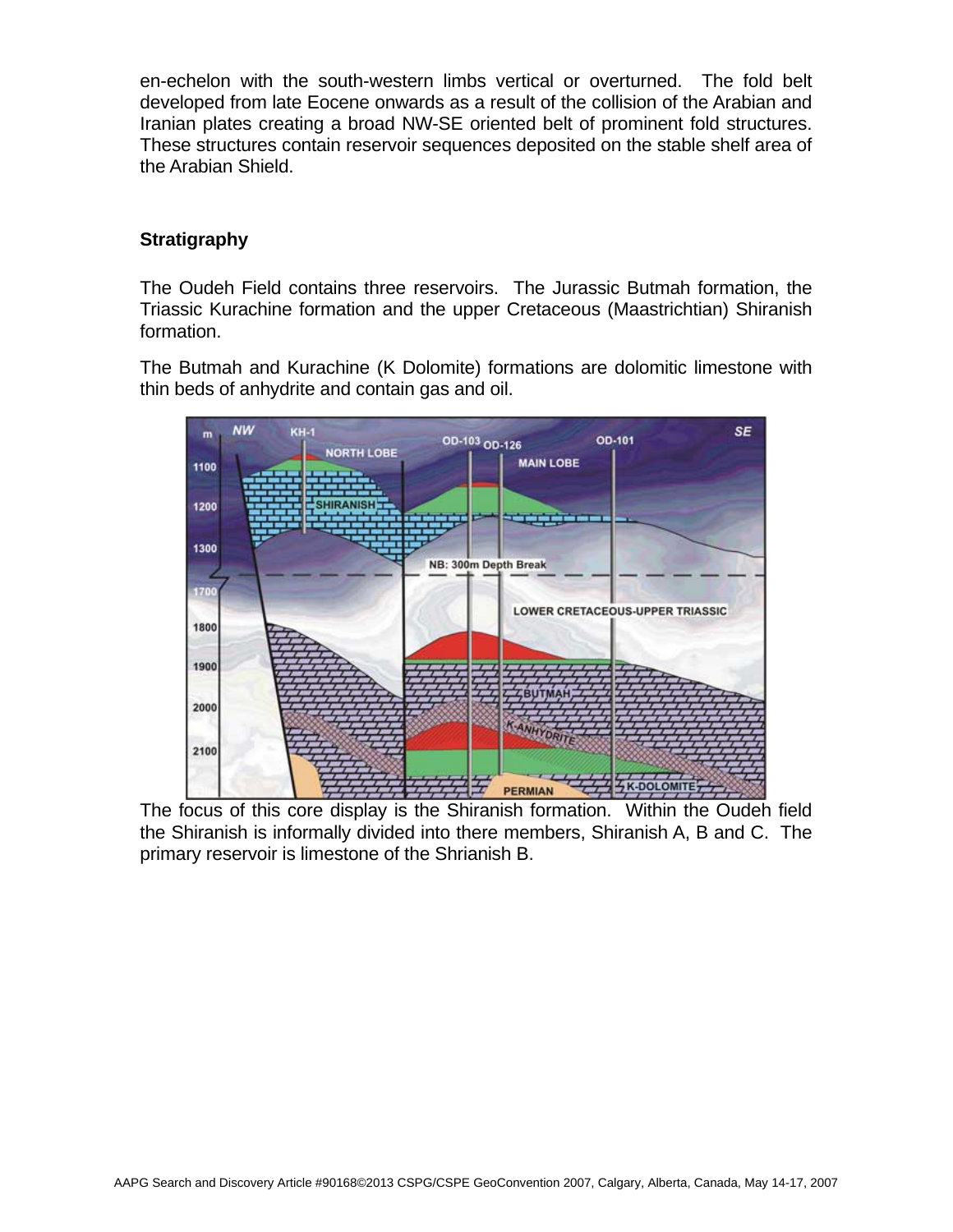

# **Depositional Environment and Reservoir Characterization**

**Figure 2: OD-144P Log Display**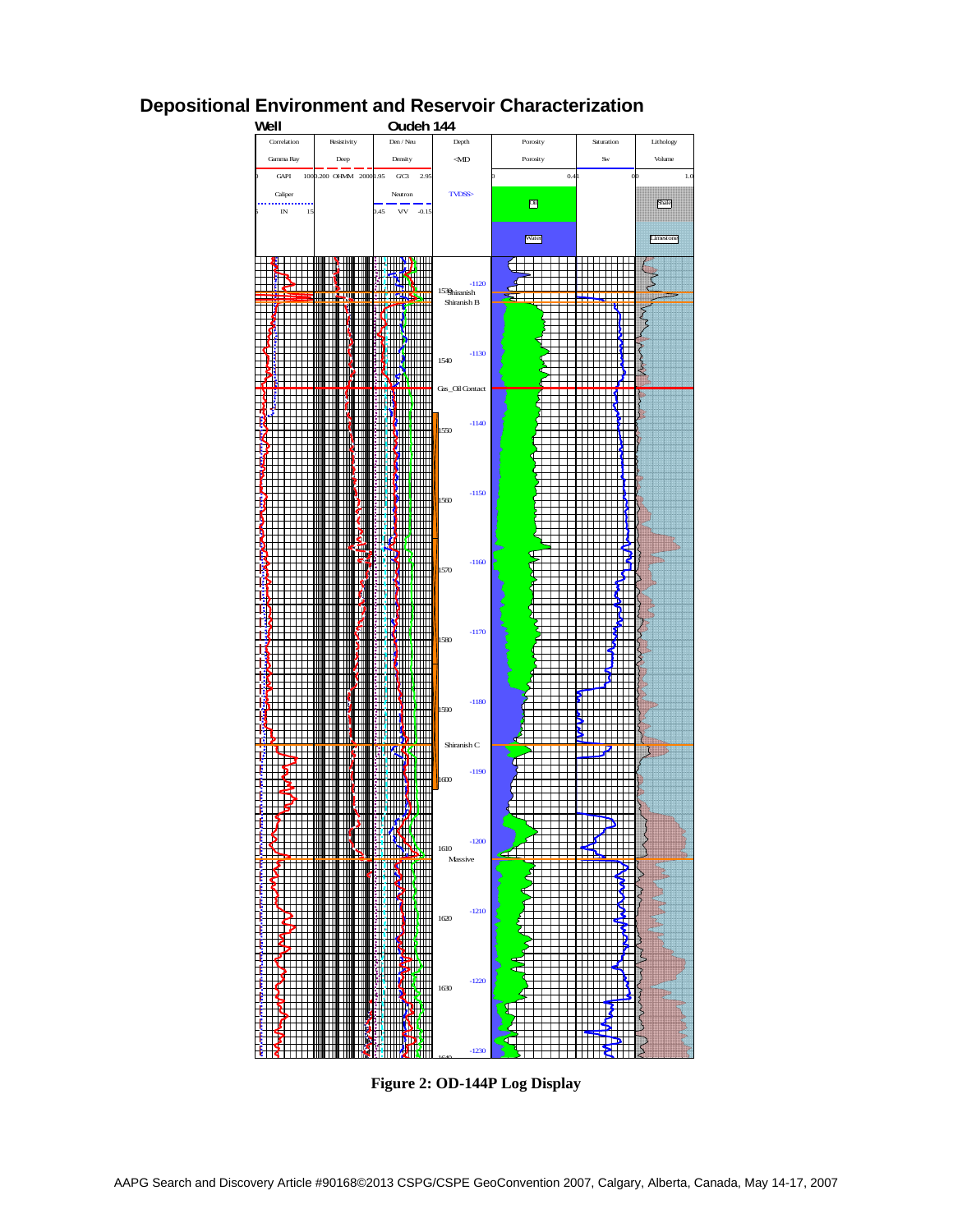### **Core Description**

The Shiranish C from 1594.5 to 1601.5 m is a lenticular bedded peloidal dolomitic lime wackestone with argillaceous wisps and seams deposited in a deeper water environment. The highly calcareous, matrix rich microcrystalline dolomitic limestone contains poor to fair effective porosity and poor to moderate estimated permeabiltiy from thin section analysis. Glauconite and detrital clay clay occurs in moderate amounts. Original sediment probably consisted of lime mud, peloids, mud clasts, glauconite peloids, echiniod grains and variety of other shell detritus. Microcrystalline to fine crystalline dolomite replaces the original limestone.

The Shrianish B from 1565 to 1594.5 m is a succession of lenticular bedded to bioturbated skeletal wackestone with scattered small sponges to fine skeletal packstone to grainstones. Deeper water elements such as crinoid ossicles, planktonic formainifera and skeletal debris, primarily shell fragments are present. This succession is interpreted to represent a transitional environment from moderate water depths (storm wave base) to shallow fair weather wave base on an open marine ramp. The dolomitic lime packstone to grainstone has poor to fair porosity and moderate permeability. Matrix consists of peloids, mudclasts and lime mud compressed between more competent skeletal grains. Skeletal detrius consists of echinoids, forminiferids, bivalve shell fragments and bryozoan fragmemts.

The Shiranish B from 1547.5 to 1565 m is a skeletal lime grainstone with preserved cross bedding. The depositional environment is interpreted as above fair weather wave base on a carbonate ramp setting. The skeletal lime grainstone consists of a framework with micritized grains and peloids with echinoid grains and foraminiferids. Good porosity and permeability in the grainstone, a significant microporosity component occurs in the micritized grains.

### **Conclusion**

The Shiranish C and B represents an overall carbonate grainstone succession on an open marine carbonate ramp. Shoaling and preserved bedding grading to cross bedding is seen within the upper portion of the Shiranish B where deposition takes place above fair weather wave base. Reservoir porosity and permeability is controlled by the depositional facies. Poor to good porosity and permeabiltiy is seen in the wackstone to packstone beds. Fair to very good porosity and peremability is seen in the grainstone facies.

#### **References**

Brew, G., Barazangi, M., and Khaled Al-Maleh, A., 2001, Tectonic and Geologic Evolution of Syria: GeoArabia Vol. 6 No. 4, 573-616.

Stoakes, F. A., 2007, Core Description of the Dublin Oudeh 144P Well Shiranish Formation. Propritary report fo Tanganyika Oil Company Ltd by Stoakes Consulting Group (SCG) Ltd., Calgary, Alberta.

Gordon, A., 2006, Petrographic and Reservoir Quality Assessment Shiranish Formation Limestone Oudeh Field. Propritary report for Tanganyika Oil Company Ltd by GR Petrology Consultants Inc. Calgary Alberta.